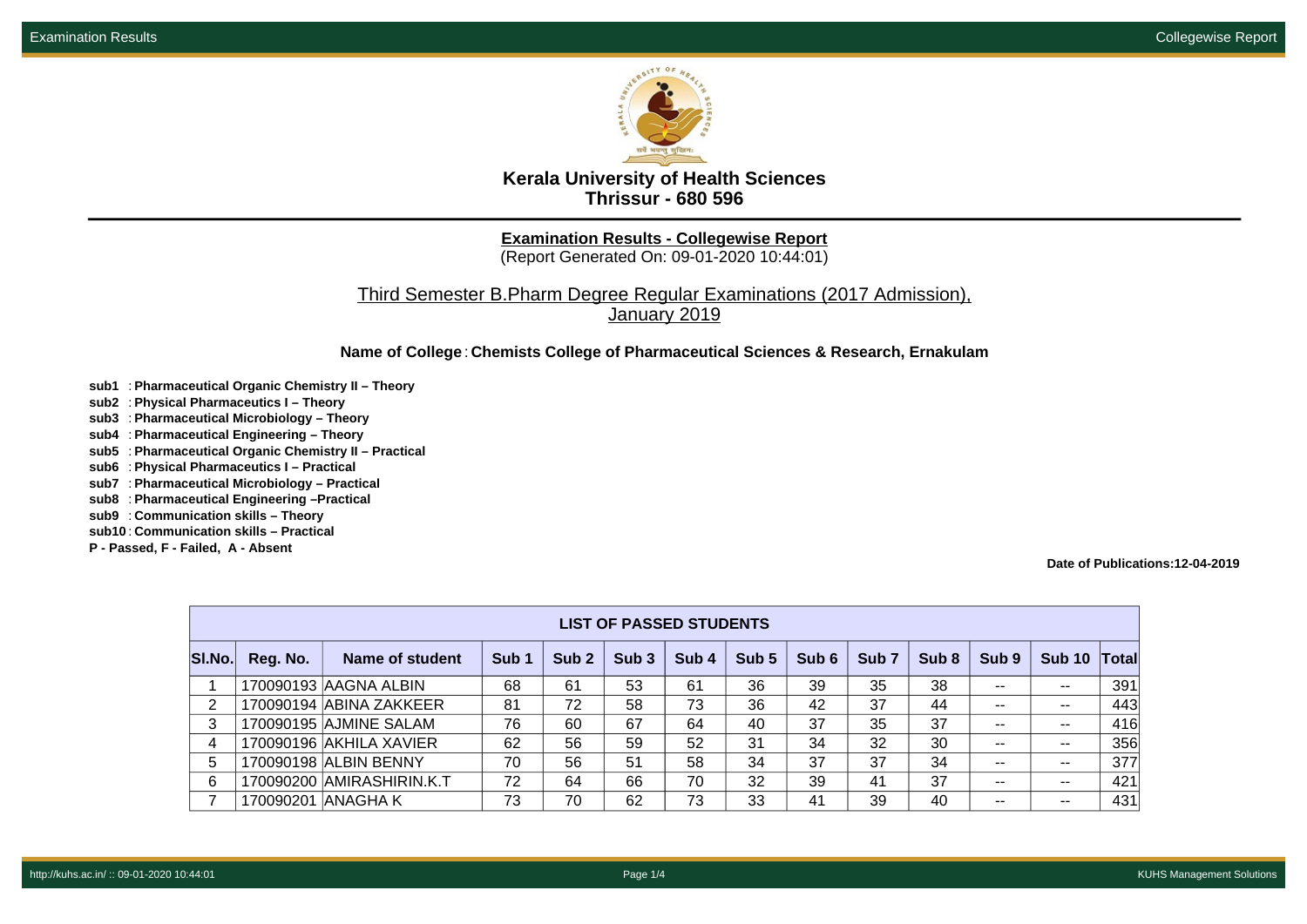| 373<br>9<br>170090205 ANN MARY ALIAS<br>56<br>53<br>51<br>43<br>36<br>33<br>32<br>69<br>۰.<br>$- -$<br>356<br>170090206 ANN SARA MATHAI<br>58<br>57<br>29<br>32<br>34<br>60<br>51<br>35<br>10<br>$\sim$ $\sim$<br>$\overline{\phantom{a}}$<br>77<br>43<br>41<br>450<br>170090207 ANU SUNNY<br>77<br>73<br>11<br>69<br>37<br>33<br>$\overline{\phantom{a}}$<br>$\overline{\phantom{a}}$<br>170090208 APSA JOBY<br>71<br>74<br>42<br>35<br>33<br>407<br>12<br>51<br>61<br>40<br>$- -$<br>$- -$<br>170090209 ASHLEY GEORGE<br>71<br>36<br>33<br>403<br>13<br>73<br>59<br>60<br>36<br>35<br>$\overline{\phantom{a}}$<br>$- -$<br><b>ASWANI</b><br>170090210<br>58<br>32<br>383<br>68<br>54<br>61<br>40<br>38<br>32<br>14<br>$\overline{\phantom{a}}$<br>$\overline{\phantom{a}}$<br>BALAKRISHNAN<br>437<br>170090211 ATHIRA K. N<br>73<br>70<br>67<br>66<br>39<br>38<br>15<br>43<br>41<br>$- -$<br>$\overline{\phantom{a}}$<br>71<br>59<br>55<br>38<br>33<br>381<br>16<br>170090212 ATHUL VARGHESE<br>58<br>35<br>32<br>--<br>$- -$<br>367<br>53<br>57<br>170090213 CHINNU GEORGE<br>62<br>55<br>34<br>38<br>35<br>33<br>17<br>$\sim$<br>$- -$<br>65<br>431<br>18<br>170090215 ELSA BABU<br>75<br>70<br>71<br>36<br>39<br>35<br>40<br>$\sim$<br>$- -$<br>425<br>19<br>170090216 FAHIDHA K S<br>75<br>65<br>63<br>44<br>34<br>36<br>69<br>39<br>$\sim$<br>$\sim$<br>63<br>37<br>424<br>20<br>170090217 GAYATRI S<br>79<br>60<br>68<br>41<br>38<br>38<br>$\sim$<br>$\sim$ $-$<br>374<br>21<br>170090218 GEENAMOL REJI<br>58<br>60<br>54<br>54<br>39<br>35<br>38<br>36<br>$\overline{\phantom{a}}$<br>$\sim$ $-$<br>51<br>365<br>22<br>170090219 GODWIN BABU<br>57<br>59<br>55<br>33<br>39<br>37<br>34<br>$\overline{\phantom{a}}$<br>н.<br>400<br>23<br>170090220 GOLDA BABU<br>66<br>64<br>67<br>63<br>34<br>37<br>35<br>34<br>$\sim$ $\sim$<br>۰.<br>71<br>61<br>57<br>35<br>36<br>404<br>24<br>170090221 GOPIKA G. NAIR<br>62<br>40<br>42<br>$\overline{\phantom{a}}$<br>н.<br>25<br>170090222 GOPIKA JAYAPAL<br>81<br>69<br>72<br>78<br>43<br>41<br>38<br>42<br>464<br>$\sim$<br>н.<br>170090223 GRACE ANTO K<br>59<br>37<br>37<br>419<br>26<br>78<br>67<br>64<br>38<br>39<br>$\overline{\phantom{a}}$<br>$\sim$<br>170090224 GRACE BIJU<br>76<br>60<br>33<br>35<br>39<br>405<br>27<br>63<br>59<br>40<br>$\overline{\phantom{a}}$<br>$\overline{\phantom{a}}$<br>41<br>434<br>170090225 GREESHMA PRASAD<br>73<br>62<br>62<br>36<br>38<br>41<br>28<br>81<br>$\overline{\phantom{a}}$<br>۰.<br>58<br>57<br>35<br>41<br>397<br>29<br>170090226 JOMON THOMAS<br>65<br>64<br>38<br>39<br>$\overline{\phantom{a}}$<br>$\overline{\phantom{a}}$<br>412<br>30<br>170090227 JUBY MARY JOSHY<br>70<br>65<br>63<br>61<br>40<br>38<br>38<br>37<br>$\sim$ $\sim$<br>۰.<br>KD<br>170090228<br>57<br>53<br>38<br>34<br>365<br>31<br>58<br>53<br>34<br>38<br>$\overline{\phantom{a}}$<br>$\overline{\phantom{a}}$<br>KRISHNAPRIYA<br><b>KRISHNAPRIYA</b><br>67<br>42<br>32<br>170090229<br>78<br>59<br>66<br>43<br>436<br>41<br>40<br>$- -$<br>$\sim$<br><b>NOBI</b><br>MARIUS<br>170090230<br>58<br>57<br>32<br>33<br>67<br>52<br>41<br>36<br>41<br>384<br>$\sim$ $\sim$<br>$\sim$<br><b>SELESTINE</b><br><b>MARY SANSIA</b><br>170090231<br>34<br>78<br>74<br>67<br>75<br>42<br>36<br>35<br>447<br>40<br>$\overline{\phantom{a}}$<br>$\overline{\phantom{a}}$<br><b>FIGAREDO</b><br>35<br>170090233 MUHAMMED YASSAR<br>37<br>76<br>64<br>52<br>60<br>36<br>36<br>401<br>40<br>$-$<br>$- -$<br>36<br>354<br>170090234 MUHSENA.P.M<br>61<br>52<br>55<br>53<br>34<br>34<br>32<br>33<br>$\sim$<br>$- -$<br>73<br>35<br>423<br>37<br>170090235 NANDANA V<br>72<br>64<br>62<br>44<br>39<br>34<br>н.<br>$- -$<br>170090236 NARAYANAN B G<br>51<br>358<br>38<br>57<br>57<br>55<br>41<br>31<br>36<br>30<br>۰.<br>۰.<br>$\begin{array}{r}\n 170090237 \, \text{NOWREEN BABU V} \\ \hline\n \end{array}$<br>39<br>56<br>374<br>64<br>61<br>60<br>34<br>39<br>28<br>32<br>$\overline{\phantom{a}}$<br>$\overline{\phantom{a}}$<br>40<br>170090238 RAGI RAJ B<br>57<br>57<br>382<br>55<br>58<br>43<br>39<br>37<br>36<br>$\overline{\phantom{a}}$<br>н.<br>41<br>64<br>62<br>39<br>430<br>170090239 ROSE MARY JAMES<br>77<br>70<br>36<br>43<br>39<br>$\sim$ $\sim$<br>۰. | 8 | 170090203 | ANAKHA    | 74 | 62 | 60 | 66 | 34 | 35 | 35 | 34 | $\overline{\phantom{m}}$ | $\overline{\phantom{a}}$ | 400 |
|--------------------------------------------------------------------------------------------------------------------------------------------------------------------------------------------------------------------------------------------------------------------------------------------------------------------------------------------------------------------------------------------------------------------------------------------------------------------------------------------------------------------------------------------------------------------------------------------------------------------------------------------------------------------------------------------------------------------------------------------------------------------------------------------------------------------------------------------------------------------------------------------------------------------------------------------------------------------------------------------------------------------------------------------------------------------------------------------------------------------------------------------------------------------------------------------------------------------------------------------------------------------------------------------------------------------------------------------------------------------------------------------------------------------------------------------------------------------------------------------------------------------------------------------------------------------------------------------------------------------------------------------------------------------------------------------------------------------------------------------------------------------------------------------------------------------------------------------------------------------------------------------------------------------------------------------------------------------------------------------------------------------------------------------------------------------------------------------------------------------------------------------------------------------------------------------------------------------------------------------------------------------------------------------------------------------------------------------------------------------------------------------------------------------------------------------------------------------------------------------------------------------------------------------------------------------------------------------------------------------------------------------------------------------------------------------------------------------------------------------------------------------------------------------------------------------------------------------------------------------------------------------------------------------------------------------------------------------------------------------------------------------------------------------------------------------------------------------------------------------------------------------------------------------------------------------------------------------------------------------------------------------------------------------------------------------------------------------------------------------------------------------------------------------------------------------------------------------------------------------------------------------------------------------------------------------------------------------------------------------------------------------------------------------------------------------------------------------------------------------------------------------------------------------------------------------------------------------------------------------------------------------------------------------------------------------------------------------------------------------------------------------------------------------------------------------------------------------------------------------------------------------------------------------------------------------------------------------------------------------|---|-----------|-----------|----|----|----|----|----|----|----|----|--------------------------|--------------------------|-----|
|                                                                                                                                                                                                                                                                                                                                                                                                                                                                                                                                                                                                                                                                                                                                                                                                                                                                                                                                                                                                                                                                                                                                                                                                                                                                                                                                                                                                                                                                                                                                                                                                                                                                                                                                                                                                                                                                                                                                                                                                                                                                                                                                                                                                                                                                                                                                                                                                                                                                                                                                                                                                                                                                                                                                                                                                                                                                                                                                                                                                                                                                                                                                                                                                                                                                                                                                                                                                                                                                                                                                                                                                                                                                                                                                                                                                                                                                                                                                                                                                                                                                                                                                                                                                                                            |   |           | NARAYANAN |    |    |    |    |    |    |    |    |                          |                          |     |
|                                                                                                                                                                                                                                                                                                                                                                                                                                                                                                                                                                                                                                                                                                                                                                                                                                                                                                                                                                                                                                                                                                                                                                                                                                                                                                                                                                                                                                                                                                                                                                                                                                                                                                                                                                                                                                                                                                                                                                                                                                                                                                                                                                                                                                                                                                                                                                                                                                                                                                                                                                                                                                                                                                                                                                                                                                                                                                                                                                                                                                                                                                                                                                                                                                                                                                                                                                                                                                                                                                                                                                                                                                                                                                                                                                                                                                                                                                                                                                                                                                                                                                                                                                                                                                            |   |           |           |    |    |    |    |    |    |    |    |                          |                          |     |
|                                                                                                                                                                                                                                                                                                                                                                                                                                                                                                                                                                                                                                                                                                                                                                                                                                                                                                                                                                                                                                                                                                                                                                                                                                                                                                                                                                                                                                                                                                                                                                                                                                                                                                                                                                                                                                                                                                                                                                                                                                                                                                                                                                                                                                                                                                                                                                                                                                                                                                                                                                                                                                                                                                                                                                                                                                                                                                                                                                                                                                                                                                                                                                                                                                                                                                                                                                                                                                                                                                                                                                                                                                                                                                                                                                                                                                                                                                                                                                                                                                                                                                                                                                                                                                            |   |           |           |    |    |    |    |    |    |    |    |                          |                          |     |
|                                                                                                                                                                                                                                                                                                                                                                                                                                                                                                                                                                                                                                                                                                                                                                                                                                                                                                                                                                                                                                                                                                                                                                                                                                                                                                                                                                                                                                                                                                                                                                                                                                                                                                                                                                                                                                                                                                                                                                                                                                                                                                                                                                                                                                                                                                                                                                                                                                                                                                                                                                                                                                                                                                                                                                                                                                                                                                                                                                                                                                                                                                                                                                                                                                                                                                                                                                                                                                                                                                                                                                                                                                                                                                                                                                                                                                                                                                                                                                                                                                                                                                                                                                                                                                            |   |           |           |    |    |    |    |    |    |    |    |                          |                          |     |
|                                                                                                                                                                                                                                                                                                                                                                                                                                                                                                                                                                                                                                                                                                                                                                                                                                                                                                                                                                                                                                                                                                                                                                                                                                                                                                                                                                                                                                                                                                                                                                                                                                                                                                                                                                                                                                                                                                                                                                                                                                                                                                                                                                                                                                                                                                                                                                                                                                                                                                                                                                                                                                                                                                                                                                                                                                                                                                                                                                                                                                                                                                                                                                                                                                                                                                                                                                                                                                                                                                                                                                                                                                                                                                                                                                                                                                                                                                                                                                                                                                                                                                                                                                                                                                            |   |           |           |    |    |    |    |    |    |    |    |                          |                          |     |
|                                                                                                                                                                                                                                                                                                                                                                                                                                                                                                                                                                                                                                                                                                                                                                                                                                                                                                                                                                                                                                                                                                                                                                                                                                                                                                                                                                                                                                                                                                                                                                                                                                                                                                                                                                                                                                                                                                                                                                                                                                                                                                                                                                                                                                                                                                                                                                                                                                                                                                                                                                                                                                                                                                                                                                                                                                                                                                                                                                                                                                                                                                                                                                                                                                                                                                                                                                                                                                                                                                                                                                                                                                                                                                                                                                                                                                                                                                                                                                                                                                                                                                                                                                                                                                            |   |           |           |    |    |    |    |    |    |    |    |                          |                          |     |
|                                                                                                                                                                                                                                                                                                                                                                                                                                                                                                                                                                                                                                                                                                                                                                                                                                                                                                                                                                                                                                                                                                                                                                                                                                                                                                                                                                                                                                                                                                                                                                                                                                                                                                                                                                                                                                                                                                                                                                                                                                                                                                                                                                                                                                                                                                                                                                                                                                                                                                                                                                                                                                                                                                                                                                                                                                                                                                                                                                                                                                                                                                                                                                                                                                                                                                                                                                                                                                                                                                                                                                                                                                                                                                                                                                                                                                                                                                                                                                                                                                                                                                                                                                                                                                            |   |           |           |    |    |    |    |    |    |    |    |                          |                          |     |
|                                                                                                                                                                                                                                                                                                                                                                                                                                                                                                                                                                                                                                                                                                                                                                                                                                                                                                                                                                                                                                                                                                                                                                                                                                                                                                                                                                                                                                                                                                                                                                                                                                                                                                                                                                                                                                                                                                                                                                                                                                                                                                                                                                                                                                                                                                                                                                                                                                                                                                                                                                                                                                                                                                                                                                                                                                                                                                                                                                                                                                                                                                                                                                                                                                                                                                                                                                                                                                                                                                                                                                                                                                                                                                                                                                                                                                                                                                                                                                                                                                                                                                                                                                                                                                            |   |           |           |    |    |    |    |    |    |    |    |                          |                          |     |
|                                                                                                                                                                                                                                                                                                                                                                                                                                                                                                                                                                                                                                                                                                                                                                                                                                                                                                                                                                                                                                                                                                                                                                                                                                                                                                                                                                                                                                                                                                                                                                                                                                                                                                                                                                                                                                                                                                                                                                                                                                                                                                                                                                                                                                                                                                                                                                                                                                                                                                                                                                                                                                                                                                                                                                                                                                                                                                                                                                                                                                                                                                                                                                                                                                                                                                                                                                                                                                                                                                                                                                                                                                                                                                                                                                                                                                                                                                                                                                                                                                                                                                                                                                                                                                            |   |           |           |    |    |    |    |    |    |    |    |                          |                          |     |
|                                                                                                                                                                                                                                                                                                                                                                                                                                                                                                                                                                                                                                                                                                                                                                                                                                                                                                                                                                                                                                                                                                                                                                                                                                                                                                                                                                                                                                                                                                                                                                                                                                                                                                                                                                                                                                                                                                                                                                                                                                                                                                                                                                                                                                                                                                                                                                                                                                                                                                                                                                                                                                                                                                                                                                                                                                                                                                                                                                                                                                                                                                                                                                                                                                                                                                                                                                                                                                                                                                                                                                                                                                                                                                                                                                                                                                                                                                                                                                                                                                                                                                                                                                                                                                            |   |           |           |    |    |    |    |    |    |    |    |                          |                          |     |
|                                                                                                                                                                                                                                                                                                                                                                                                                                                                                                                                                                                                                                                                                                                                                                                                                                                                                                                                                                                                                                                                                                                                                                                                                                                                                                                                                                                                                                                                                                                                                                                                                                                                                                                                                                                                                                                                                                                                                                                                                                                                                                                                                                                                                                                                                                                                                                                                                                                                                                                                                                                                                                                                                                                                                                                                                                                                                                                                                                                                                                                                                                                                                                                                                                                                                                                                                                                                                                                                                                                                                                                                                                                                                                                                                                                                                                                                                                                                                                                                                                                                                                                                                                                                                                            |   |           |           |    |    |    |    |    |    |    |    |                          |                          |     |
|                                                                                                                                                                                                                                                                                                                                                                                                                                                                                                                                                                                                                                                                                                                                                                                                                                                                                                                                                                                                                                                                                                                                                                                                                                                                                                                                                                                                                                                                                                                                                                                                                                                                                                                                                                                                                                                                                                                                                                                                                                                                                                                                                                                                                                                                                                                                                                                                                                                                                                                                                                                                                                                                                                                                                                                                                                                                                                                                                                                                                                                                                                                                                                                                                                                                                                                                                                                                                                                                                                                                                                                                                                                                                                                                                                                                                                                                                                                                                                                                                                                                                                                                                                                                                                            |   |           |           |    |    |    |    |    |    |    |    |                          |                          |     |
|                                                                                                                                                                                                                                                                                                                                                                                                                                                                                                                                                                                                                                                                                                                                                                                                                                                                                                                                                                                                                                                                                                                                                                                                                                                                                                                                                                                                                                                                                                                                                                                                                                                                                                                                                                                                                                                                                                                                                                                                                                                                                                                                                                                                                                                                                                                                                                                                                                                                                                                                                                                                                                                                                                                                                                                                                                                                                                                                                                                                                                                                                                                                                                                                                                                                                                                                                                                                                                                                                                                                                                                                                                                                                                                                                                                                                                                                                                                                                                                                                                                                                                                                                                                                                                            |   |           |           |    |    |    |    |    |    |    |    |                          |                          |     |
|                                                                                                                                                                                                                                                                                                                                                                                                                                                                                                                                                                                                                                                                                                                                                                                                                                                                                                                                                                                                                                                                                                                                                                                                                                                                                                                                                                                                                                                                                                                                                                                                                                                                                                                                                                                                                                                                                                                                                                                                                                                                                                                                                                                                                                                                                                                                                                                                                                                                                                                                                                                                                                                                                                                                                                                                                                                                                                                                                                                                                                                                                                                                                                                                                                                                                                                                                                                                                                                                                                                                                                                                                                                                                                                                                                                                                                                                                                                                                                                                                                                                                                                                                                                                                                            |   |           |           |    |    |    |    |    |    |    |    |                          |                          |     |
|                                                                                                                                                                                                                                                                                                                                                                                                                                                                                                                                                                                                                                                                                                                                                                                                                                                                                                                                                                                                                                                                                                                                                                                                                                                                                                                                                                                                                                                                                                                                                                                                                                                                                                                                                                                                                                                                                                                                                                                                                                                                                                                                                                                                                                                                                                                                                                                                                                                                                                                                                                                                                                                                                                                                                                                                                                                                                                                                                                                                                                                                                                                                                                                                                                                                                                                                                                                                                                                                                                                                                                                                                                                                                                                                                                                                                                                                                                                                                                                                                                                                                                                                                                                                                                            |   |           |           |    |    |    |    |    |    |    |    |                          |                          |     |
|                                                                                                                                                                                                                                                                                                                                                                                                                                                                                                                                                                                                                                                                                                                                                                                                                                                                                                                                                                                                                                                                                                                                                                                                                                                                                                                                                                                                                                                                                                                                                                                                                                                                                                                                                                                                                                                                                                                                                                                                                                                                                                                                                                                                                                                                                                                                                                                                                                                                                                                                                                                                                                                                                                                                                                                                                                                                                                                                                                                                                                                                                                                                                                                                                                                                                                                                                                                                                                                                                                                                                                                                                                                                                                                                                                                                                                                                                                                                                                                                                                                                                                                                                                                                                                            |   |           |           |    |    |    |    |    |    |    |    |                          |                          |     |
|                                                                                                                                                                                                                                                                                                                                                                                                                                                                                                                                                                                                                                                                                                                                                                                                                                                                                                                                                                                                                                                                                                                                                                                                                                                                                                                                                                                                                                                                                                                                                                                                                                                                                                                                                                                                                                                                                                                                                                                                                                                                                                                                                                                                                                                                                                                                                                                                                                                                                                                                                                                                                                                                                                                                                                                                                                                                                                                                                                                                                                                                                                                                                                                                                                                                                                                                                                                                                                                                                                                                                                                                                                                                                                                                                                                                                                                                                                                                                                                                                                                                                                                                                                                                                                            |   |           |           |    |    |    |    |    |    |    |    |                          |                          |     |
|                                                                                                                                                                                                                                                                                                                                                                                                                                                                                                                                                                                                                                                                                                                                                                                                                                                                                                                                                                                                                                                                                                                                                                                                                                                                                                                                                                                                                                                                                                                                                                                                                                                                                                                                                                                                                                                                                                                                                                                                                                                                                                                                                                                                                                                                                                                                                                                                                                                                                                                                                                                                                                                                                                                                                                                                                                                                                                                                                                                                                                                                                                                                                                                                                                                                                                                                                                                                                                                                                                                                                                                                                                                                                                                                                                                                                                                                                                                                                                                                                                                                                                                                                                                                                                            |   |           |           |    |    |    |    |    |    |    |    |                          |                          |     |
|                                                                                                                                                                                                                                                                                                                                                                                                                                                                                                                                                                                                                                                                                                                                                                                                                                                                                                                                                                                                                                                                                                                                                                                                                                                                                                                                                                                                                                                                                                                                                                                                                                                                                                                                                                                                                                                                                                                                                                                                                                                                                                                                                                                                                                                                                                                                                                                                                                                                                                                                                                                                                                                                                                                                                                                                                                                                                                                                                                                                                                                                                                                                                                                                                                                                                                                                                                                                                                                                                                                                                                                                                                                                                                                                                                                                                                                                                                                                                                                                                                                                                                                                                                                                                                            |   |           |           |    |    |    |    |    |    |    |    |                          |                          |     |
|                                                                                                                                                                                                                                                                                                                                                                                                                                                                                                                                                                                                                                                                                                                                                                                                                                                                                                                                                                                                                                                                                                                                                                                                                                                                                                                                                                                                                                                                                                                                                                                                                                                                                                                                                                                                                                                                                                                                                                                                                                                                                                                                                                                                                                                                                                                                                                                                                                                                                                                                                                                                                                                                                                                                                                                                                                                                                                                                                                                                                                                                                                                                                                                                                                                                                                                                                                                                                                                                                                                                                                                                                                                                                                                                                                                                                                                                                                                                                                                                                                                                                                                                                                                                                                            |   |           |           |    |    |    |    |    |    |    |    |                          |                          |     |
|                                                                                                                                                                                                                                                                                                                                                                                                                                                                                                                                                                                                                                                                                                                                                                                                                                                                                                                                                                                                                                                                                                                                                                                                                                                                                                                                                                                                                                                                                                                                                                                                                                                                                                                                                                                                                                                                                                                                                                                                                                                                                                                                                                                                                                                                                                                                                                                                                                                                                                                                                                                                                                                                                                                                                                                                                                                                                                                                                                                                                                                                                                                                                                                                                                                                                                                                                                                                                                                                                                                                                                                                                                                                                                                                                                                                                                                                                                                                                                                                                                                                                                                                                                                                                                            |   |           |           |    |    |    |    |    |    |    |    |                          |                          |     |
|                                                                                                                                                                                                                                                                                                                                                                                                                                                                                                                                                                                                                                                                                                                                                                                                                                                                                                                                                                                                                                                                                                                                                                                                                                                                                                                                                                                                                                                                                                                                                                                                                                                                                                                                                                                                                                                                                                                                                                                                                                                                                                                                                                                                                                                                                                                                                                                                                                                                                                                                                                                                                                                                                                                                                                                                                                                                                                                                                                                                                                                                                                                                                                                                                                                                                                                                                                                                                                                                                                                                                                                                                                                                                                                                                                                                                                                                                                                                                                                                                                                                                                                                                                                                                                            |   |           |           |    |    |    |    |    |    |    |    |                          |                          |     |
|                                                                                                                                                                                                                                                                                                                                                                                                                                                                                                                                                                                                                                                                                                                                                                                                                                                                                                                                                                                                                                                                                                                                                                                                                                                                                                                                                                                                                                                                                                                                                                                                                                                                                                                                                                                                                                                                                                                                                                                                                                                                                                                                                                                                                                                                                                                                                                                                                                                                                                                                                                                                                                                                                                                                                                                                                                                                                                                                                                                                                                                                                                                                                                                                                                                                                                                                                                                                                                                                                                                                                                                                                                                                                                                                                                                                                                                                                                                                                                                                                                                                                                                                                                                                                                            |   |           |           |    |    |    |    |    |    |    |    |                          |                          |     |
|                                                                                                                                                                                                                                                                                                                                                                                                                                                                                                                                                                                                                                                                                                                                                                                                                                                                                                                                                                                                                                                                                                                                                                                                                                                                                                                                                                                                                                                                                                                                                                                                                                                                                                                                                                                                                                                                                                                                                                                                                                                                                                                                                                                                                                                                                                                                                                                                                                                                                                                                                                                                                                                                                                                                                                                                                                                                                                                                                                                                                                                                                                                                                                                                                                                                                                                                                                                                                                                                                                                                                                                                                                                                                                                                                                                                                                                                                                                                                                                                                                                                                                                                                                                                                                            |   |           |           |    |    |    |    |    |    |    |    |                          |                          |     |
|                                                                                                                                                                                                                                                                                                                                                                                                                                                                                                                                                                                                                                                                                                                                                                                                                                                                                                                                                                                                                                                                                                                                                                                                                                                                                                                                                                                                                                                                                                                                                                                                                                                                                                                                                                                                                                                                                                                                                                                                                                                                                                                                                                                                                                                                                                                                                                                                                                                                                                                                                                                                                                                                                                                                                                                                                                                                                                                                                                                                                                                                                                                                                                                                                                                                                                                                                                                                                                                                                                                                                                                                                                                                                                                                                                                                                                                                                                                                                                                                                                                                                                                                                                                                                                            |   |           |           |    |    |    |    |    |    |    |    |                          |                          |     |
|                                                                                                                                                                                                                                                                                                                                                                                                                                                                                                                                                                                                                                                                                                                                                                                                                                                                                                                                                                                                                                                                                                                                                                                                                                                                                                                                                                                                                                                                                                                                                                                                                                                                                                                                                                                                                                                                                                                                                                                                                                                                                                                                                                                                                                                                                                                                                                                                                                                                                                                                                                                                                                                                                                                                                                                                                                                                                                                                                                                                                                                                                                                                                                                                                                                                                                                                                                                                                                                                                                                                                                                                                                                                                                                                                                                                                                                                                                                                                                                                                                                                                                                                                                                                                                            |   |           |           |    |    |    |    |    |    |    |    |                          |                          |     |
|                                                                                                                                                                                                                                                                                                                                                                                                                                                                                                                                                                                                                                                                                                                                                                                                                                                                                                                                                                                                                                                                                                                                                                                                                                                                                                                                                                                                                                                                                                                                                                                                                                                                                                                                                                                                                                                                                                                                                                                                                                                                                                                                                                                                                                                                                                                                                                                                                                                                                                                                                                                                                                                                                                                                                                                                                                                                                                                                                                                                                                                                                                                                                                                                                                                                                                                                                                                                                                                                                                                                                                                                                                                                                                                                                                                                                                                                                                                                                                                                                                                                                                                                                                                                                                            |   |           |           |    |    |    |    |    |    |    |    |                          |                          |     |
|                                                                                                                                                                                                                                                                                                                                                                                                                                                                                                                                                                                                                                                                                                                                                                                                                                                                                                                                                                                                                                                                                                                                                                                                                                                                                                                                                                                                                                                                                                                                                                                                                                                                                                                                                                                                                                                                                                                                                                                                                                                                                                                                                                                                                                                                                                                                                                                                                                                                                                                                                                                                                                                                                                                                                                                                                                                                                                                                                                                                                                                                                                                                                                                                                                                                                                                                                                                                                                                                                                                                                                                                                                                                                                                                                                                                                                                                                                                                                                                                                                                                                                                                                                                                                                            |   |           |           |    |    |    |    |    |    |    |    |                          |                          |     |
|                                                                                                                                                                                                                                                                                                                                                                                                                                                                                                                                                                                                                                                                                                                                                                                                                                                                                                                                                                                                                                                                                                                                                                                                                                                                                                                                                                                                                                                                                                                                                                                                                                                                                                                                                                                                                                                                                                                                                                                                                                                                                                                                                                                                                                                                                                                                                                                                                                                                                                                                                                                                                                                                                                                                                                                                                                                                                                                                                                                                                                                                                                                                                                                                                                                                                                                                                                                                                                                                                                                                                                                                                                                                                                                                                                                                                                                                                                                                                                                                                                                                                                                                                                                                                                            |   |           |           |    |    |    |    |    |    |    |    |                          |                          |     |
|                                                                                                                                                                                                                                                                                                                                                                                                                                                                                                                                                                                                                                                                                                                                                                                                                                                                                                                                                                                                                                                                                                                                                                                                                                                                                                                                                                                                                                                                                                                                                                                                                                                                                                                                                                                                                                                                                                                                                                                                                                                                                                                                                                                                                                                                                                                                                                                                                                                                                                                                                                                                                                                                                                                                                                                                                                                                                                                                                                                                                                                                                                                                                                                                                                                                                                                                                                                                                                                                                                                                                                                                                                                                                                                                                                                                                                                                                                                                                                                                                                                                                                                                                                                                                                            |   |           |           |    |    |    |    |    |    |    |    |                          |                          |     |
|                                                                                                                                                                                                                                                                                                                                                                                                                                                                                                                                                                                                                                                                                                                                                                                                                                                                                                                                                                                                                                                                                                                                                                                                                                                                                                                                                                                                                                                                                                                                                                                                                                                                                                                                                                                                                                                                                                                                                                                                                                                                                                                                                                                                                                                                                                                                                                                                                                                                                                                                                                                                                                                                                                                                                                                                                                                                                                                                                                                                                                                                                                                                                                                                                                                                                                                                                                                                                                                                                                                                                                                                                                                                                                                                                                                                                                                                                                                                                                                                                                                                                                                                                                                                                                            |   |           |           |    |    |    |    |    |    |    |    |                          |                          |     |
|                                                                                                                                                                                                                                                                                                                                                                                                                                                                                                                                                                                                                                                                                                                                                                                                                                                                                                                                                                                                                                                                                                                                                                                                                                                                                                                                                                                                                                                                                                                                                                                                                                                                                                                                                                                                                                                                                                                                                                                                                                                                                                                                                                                                                                                                                                                                                                                                                                                                                                                                                                                                                                                                                                                                                                                                                                                                                                                                                                                                                                                                                                                                                                                                                                                                                                                                                                                                                                                                                                                                                                                                                                                                                                                                                                                                                                                                                                                                                                                                                                                                                                                                                                                                                                            |   |           |           |    |    |    |    |    |    |    |    |                          |                          |     |
|                                                                                                                                                                                                                                                                                                                                                                                                                                                                                                                                                                                                                                                                                                                                                                                                                                                                                                                                                                                                                                                                                                                                                                                                                                                                                                                                                                                                                                                                                                                                                                                                                                                                                                                                                                                                                                                                                                                                                                                                                                                                                                                                                                                                                                                                                                                                                                                                                                                                                                                                                                                                                                                                                                                                                                                                                                                                                                                                                                                                                                                                                                                                                                                                                                                                                                                                                                                                                                                                                                                                                                                                                                                                                                                                                                                                                                                                                                                                                                                                                                                                                                                                                                                                                                            |   |           |           |    |    |    |    |    |    |    |    |                          |                          |     |
|                                                                                                                                                                                                                                                                                                                                                                                                                                                                                                                                                                                                                                                                                                                                                                                                                                                                                                                                                                                                                                                                                                                                                                                                                                                                                                                                                                                                                                                                                                                                                                                                                                                                                                                                                                                                                                                                                                                                                                                                                                                                                                                                                                                                                                                                                                                                                                                                                                                                                                                                                                                                                                                                                                                                                                                                                                                                                                                                                                                                                                                                                                                                                                                                                                                                                                                                                                                                                                                                                                                                                                                                                                                                                                                                                                                                                                                                                                                                                                                                                                                                                                                                                                                                                                            |   |           |           |    |    |    |    |    |    |    |    |                          |                          |     |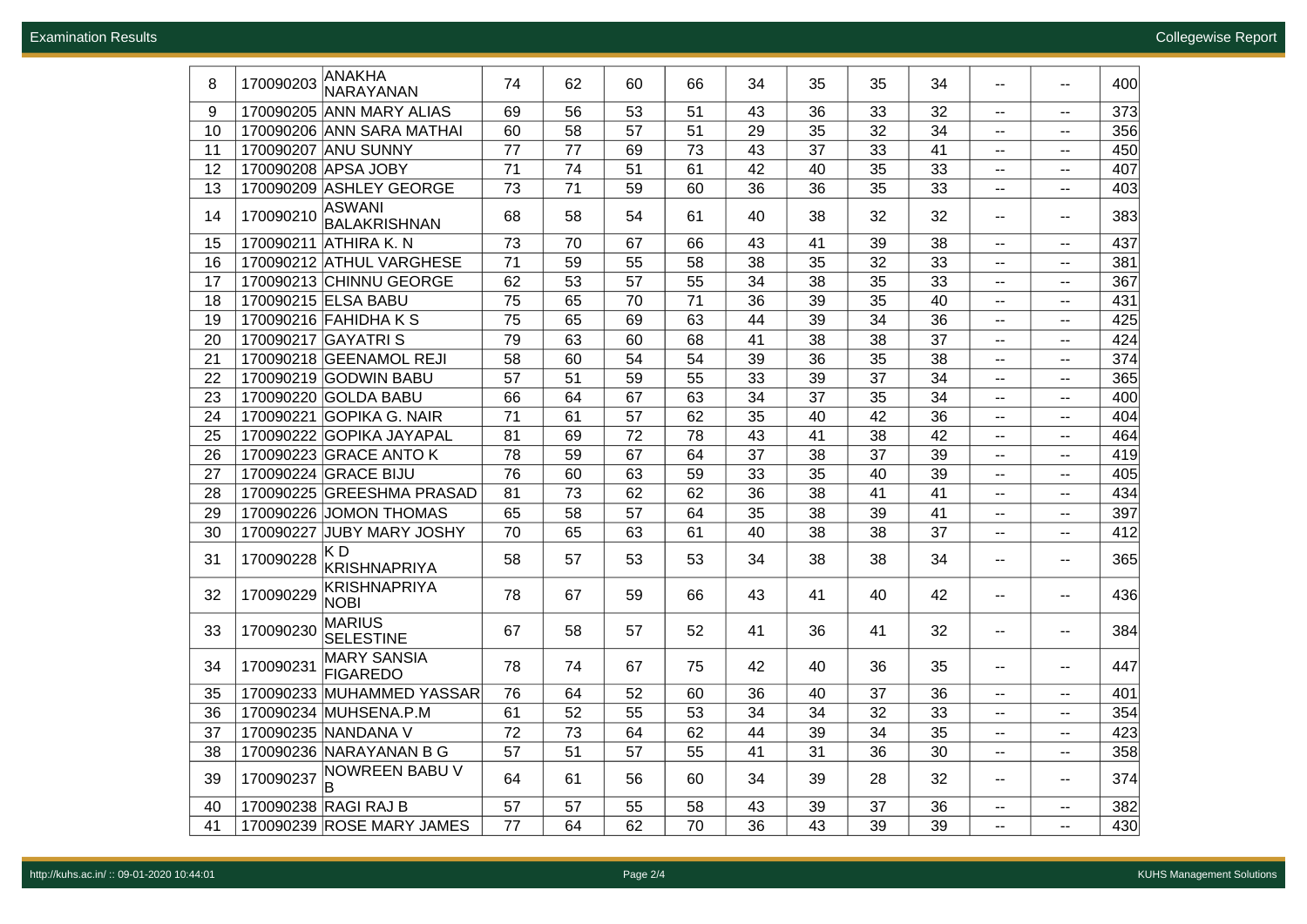| 42 | <b>SAUMYA SHIBU</b><br>170090241                  | 71 | 58 | 57 | 67 | 36 | 43 | 36 | 36 | $- -$ | $\sim$ $\sim$ | 404 |
|----|---------------------------------------------------|----|----|----|----|----|----|----|----|-------|---------------|-----|
| 43 | 170090242 SNEHA ALIAS                             | 76 | 58 | 58 | 58 | 35 | 36 | 39 | 38 | $- -$ | $- -$         | 398 |
| 44 | 170090243 SNEHA JOY                               | 83 | 79 | 71 | 77 | 43 | 40 | 40 | 40 | $- -$ | $\sim$ $\sim$ | 473 |
| 45 | 170090244 SNEHA SHAJU                             | 66 | 57 | 64 | 62 | 43 | 38 | 36 | 36 | $- -$ | $\sim$ $\sim$ | 402 |
| 46 | ISWETHA SABU<br>170090247                         | 77 | 69 | 61 | 61 | 37 | 38 | 38 | 35 | $- -$ | $\sim$ $\sim$ | 416 |
| 47 | T M FATHIMA<br>170090248<br>ULU.                  | 83 | 75 | 65 | 67 | 37 | 42 | 36 | 41 | --    | --            | 446 |
| 48 | VEENA JAYAN<br>170090249                          | 74 | 62 | 59 | 64 | 45 | 40 | 38 | 38 | $- -$ | $\sim$ $\sim$ | 420 |
| 49 | IVISHNU MURALI<br>170090251                       | 67 | 62 | 56 | 60 | 43 | 38 | 35 | 38 | $- -$ | $\sim$ $\sim$ | 399 |
| 50 | 170093093<br><b>ANJANA BABY</b>                   | 70 | 59 | 61 | 58 | 34 | 36 | 38 | 35 | 36    | 21            | 448 |
| 51 | <b>ASMIN JUBERIA</b><br>170093094<br><b>RAHIM</b> | 59 | 58 | 66 | 55 | 31 | 31 | 36 | 29 | 29    | 20            | 414 |
| 52 | <b>BESTEENA BABY</b><br>170093095                 | 54 | 55 | 60 | 53 | 37 | 32 | 34 | 34 | 31    | 21            | 411 |

|                | <b>STUDENTS FAILED LIST</b> |                                       |                  |                  |                  |                  |       |                  |                  |                  |                  |               |  |  |
|----------------|-----------------------------|---------------------------------------|------------------|------------------|------------------|------------------|-------|------------------|------------------|------------------|------------------|---------------|--|--|
| <b>SI.No.</b>  | Reg. No.                    | Name of student                       | Sub <sub>1</sub> | Sub <sub>2</sub> | Sub <sub>3</sub> | Sub <sub>4</sub> | Sub 5 | Sub <sub>6</sub> | Sub <sub>7</sub> | Sub <sub>8</sub> | Sub <sub>9</sub> | <b>Sub 10</b> |  |  |
| 1              |                             | 170090199 ALJIN A MATHEW              | 69               | F                | 52               | 53               | 33    | 32               | 37               | 36               | --               | --            |  |  |
| $\overline{2}$ | 170090202                   | <b>ANAGHA PEPSON</b>                  | 74               | 59               | F                | 57               | 36    | 40               | 36               | 39               | --               | $- -$         |  |  |
| 3              | 170090204                   | <b>ANAND KRISHNAN</b>                 | 64               | 52               | F                | 55               | 32    | 39               | 35               | 37               |                  | --            |  |  |
| 4              | 170090214                   | ICHITHIRA C S                         | 69               | 55               | F                | 58               | 34    | 40               | 35               | 34               | --               | --            |  |  |
| 5              | 170090232                   | <b>MERINA BENNY</b>                   | 55               | 53               | F                | 53               | 37    | 33               | 31               | 30               | --               | --            |  |  |
| 6              | 170090240                   | <b>SARATH K</b><br><b>SUBRAMANIAN</b> | 64               | 55               | F                | 53               | 43    | 36               | 36               | 37               | --               | --            |  |  |
| 7              |                             | 170090245 SREEKUTTY SASI              | 69               | 62               | F                | 76               | 37    | 36               | 40               | 34               | --               | $- -$         |  |  |
| 8              |                             | 170090246 SREERAJ T P                 | F                | F                | 53               | 52               | 33    | 38               | 32               | 33               | --               | --            |  |  |
| 9              |                             | 170090250 VISHNU DIVAKAR              | F                | F                | 52               | 53               | 35    | 38               | 30               | 35               | --               | --            |  |  |
| 10             |                             | 170090252 VISMAYA A                   | 62               | F                | 59               | 53               | 39    | 35               | 40               | 34               | --               | --            |  |  |
| 11             |                             | 170093096 EDISON RAPHAEL              | F                | F                | F                | F                | 35    | 33               | 34               | 29               | 26               | 15            |  |  |
| 12             | 170093097                   | <b>SONA GRACE</b><br>NELSON           | F                | 53               | F                | 57               | 32    | 39               | 35               | 33               | 31               | 20            |  |  |

**Sd/- CONTROLLER OF EXAMINATIONS**